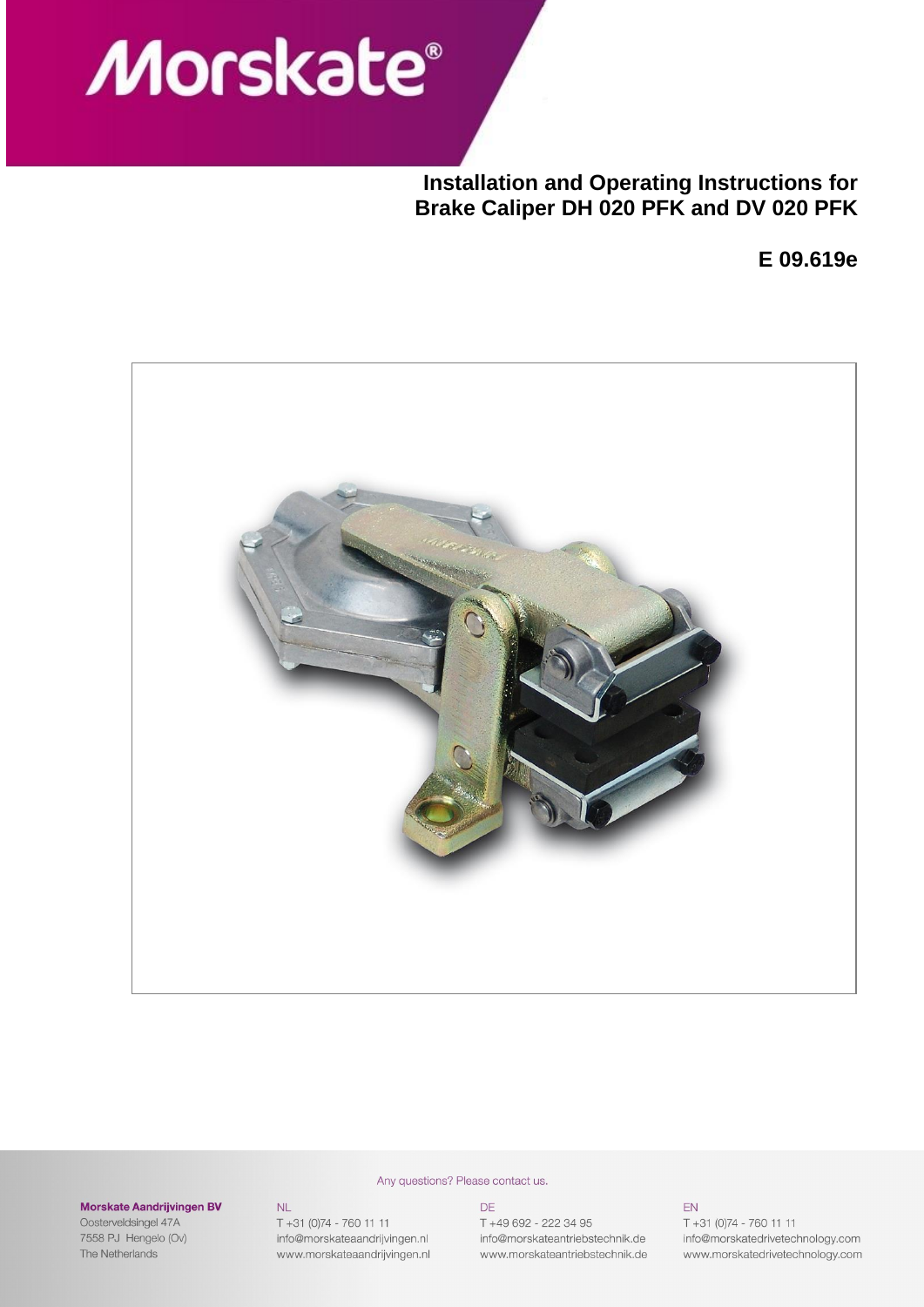| <b>RINGSPANN</b>  | Installation and Operating Instructions for<br>Brake Caliper DV / DH 020 PFK<br>pneumatically activated, spring released | E 09.619 e |             |           |         |
|-------------------|--------------------------------------------------------------------------------------------------------------------------|------------|-------------|-----------|---------|
| Issue: 06.06.2013 | Version: 5                                                                                                               | drawn: Su  | Checked: Su | Pages: 10 | Page: 2 |

# **IMPORTANT**

Please read these instructions carefully before installing and operating the product. Your particular attention is drawn to the notes on safety.

These installation and operating instructions are valid on condition that the product meets the selection criteria for its proper use. Selection and design of the product is not the subject of these installation and operating instructions.

Disregarding or misinterpreting these installation and operating instructions invalidates any product liability or warranty by RINGSPANN; the same applies if the product is taken apart or changed.

These installation and operating instructions should be kept in a safe place and should accompany the product if it is passed on to others -either on its own or as part of a machine- to make it accessible to the user.

# **SAFETY NOTICE**

- Installation and operation of this product should only be carried out by skilled personnel.
- Repairs may only be carried out by the manufacturer or accredited RINGSPANN agents.
- If a malfunction is indicated, the product or the machine into which it is installed, should be stopped immediately and either RINGSPANN or an accredited RINGSPANN agent should be informed.
- Switch off the power supply before commencing work on electrical components.
- Rotating machine elements must be protected by the purchaser to prevent accidental contact.
- Supplies abroad are subject to the safety laws prevailing in those countries.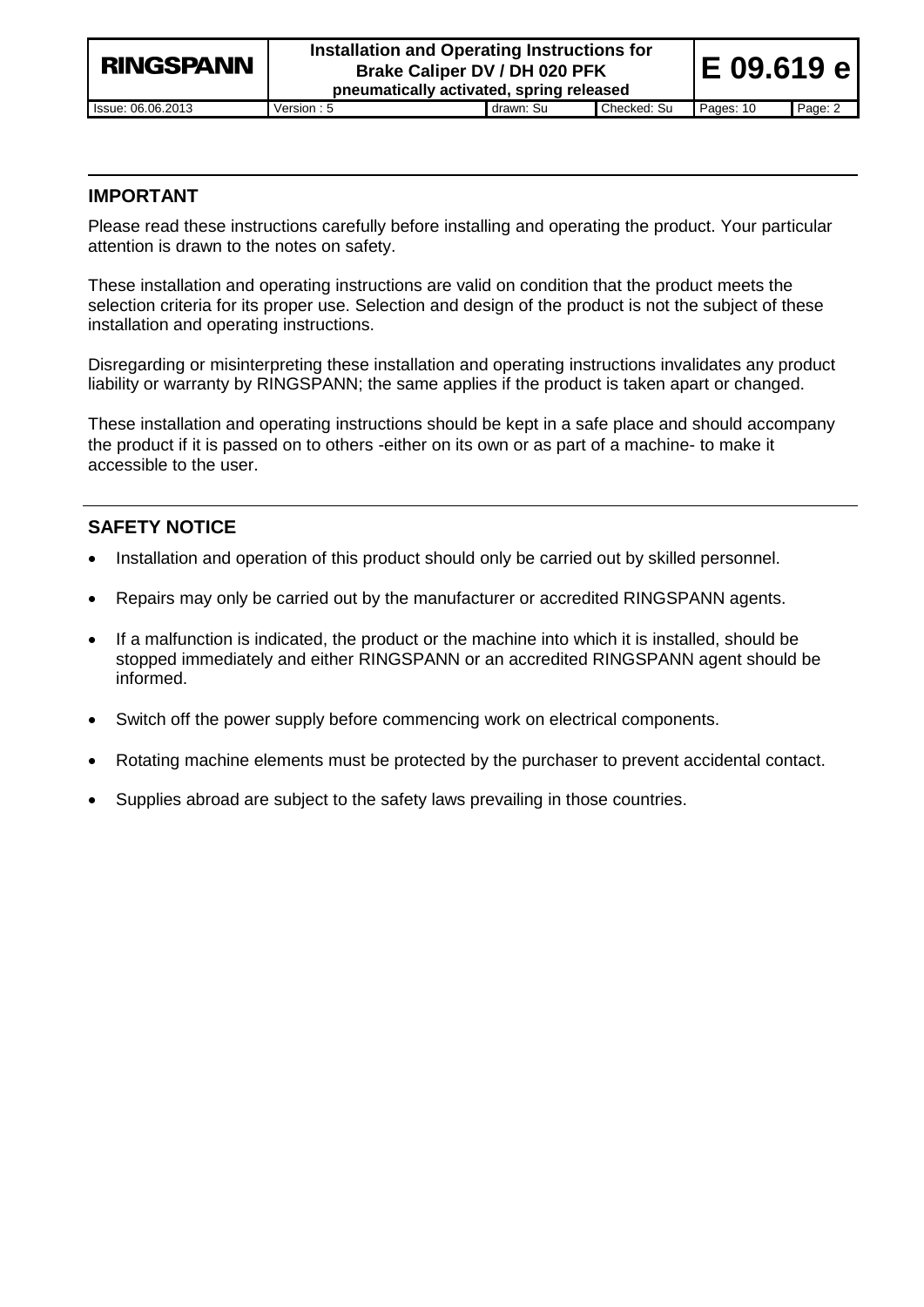## **Contents**

- **1. General information**
- **2. Configuration and function**
- **3. Drawing and parts list**
- **4. Condition on delivery**

#### **5. Installing the RINGSPANN brake caliper**

- 5.1 Installation
- 5.2 Compressed air connection
- 5.3 Running-in procedure

#### **6. Maintenance**

- 6.1 General maintenance
- 6.2 Permissible brake pad wear and brake pads exchange

#### **7. Disassembly, replacement of worn parts in the brake chamber**

7.1 Drawing brake chamber

7.2 Disassembly, assembly and replacement of worn parts in the brake chamber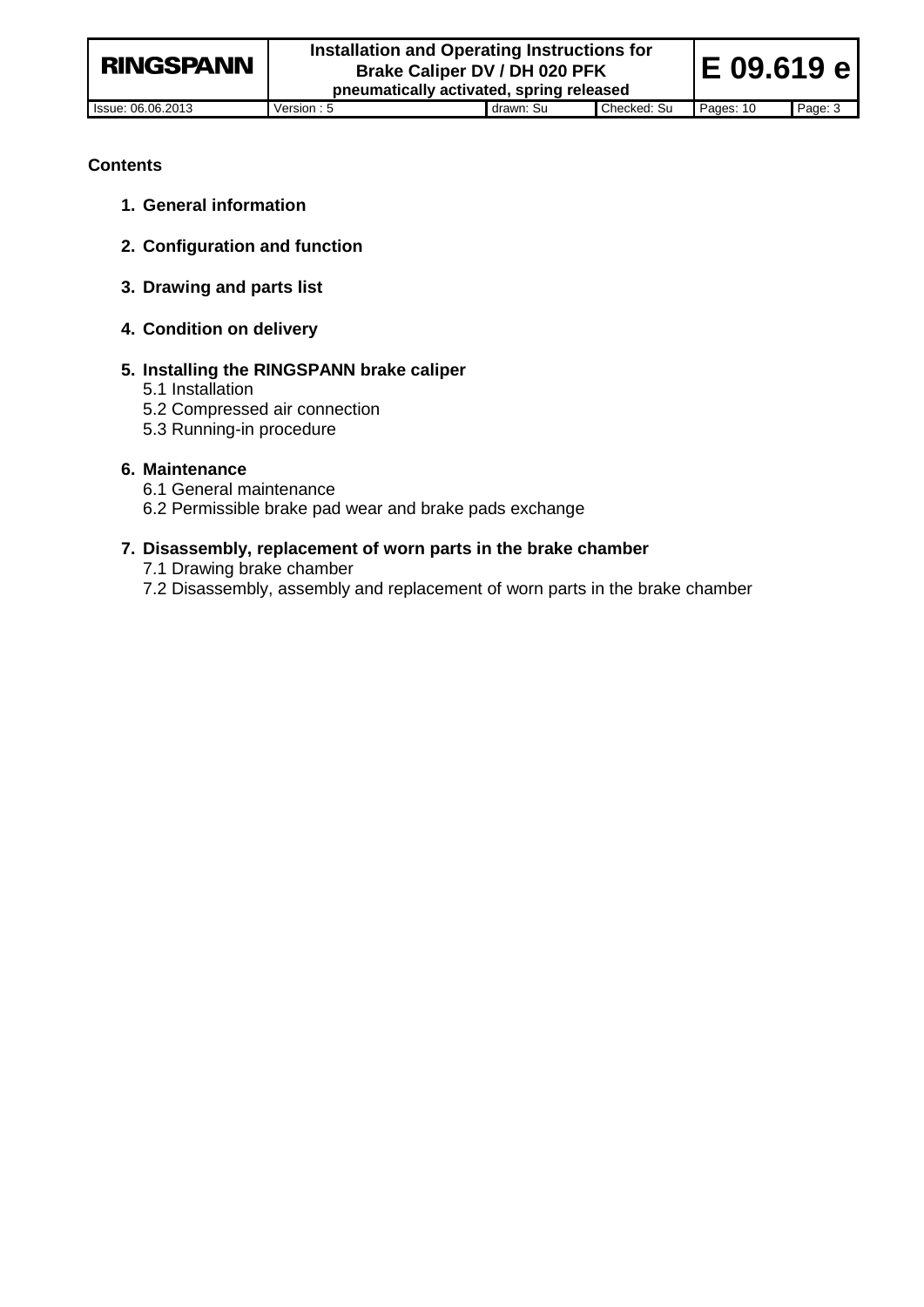| <b>RINGSPANN</b>  | Installation and Operating Instructions for<br>Brake Caliper DV / DH 020 PFK<br>pneumatically activated, spring released | E 09.619 el |             |           |         |
|-------------------|--------------------------------------------------------------------------------------------------------------------------|-------------|-------------|-----------|---------|
| lssue: 06.06.2013 | Version: 5                                                                                                               | drawn: Su   | Checked: Su | Pages: 10 | Page: 4 |

#### **1. General information**

These installation and operating instructions apply to:

- the DV 020 PFK, brake calliper mounted parallel to the brake disc (frame construction V).
- the DH 020 PFK, brake calliper mounted at a right angle to the brake disc (frame construction H)
- for installation on a brake disc with a thickness of 12,5 mm.
- the versions with enhanced corrosion protection
- various types of brake-pads, e.g. with wear alarm cable, increased glide speed, double friction surface or other special brake pad materials.

An identification plate with a 16-digit part number is affixed to the calliper. The precise design of the brake calliper is defined by this part number only.

Please consult the drawings in each section when using this instructions.

#### **2. Configuration and function**

The brake calliper is used as a stopping, control and parking brake.

Braking force is generated by compressed air. The brake is released (opened) by spring force.

Rotating parts must be secured by the user against inadvertent contact (e.g. brake disc).



**Danger to life and limb!**

**It is essential to secure the entire drive train against inadvertent starts during brake installation and maintenance. Rotating components can cause severe injuries.**

**Therefore, rotating components (e.g. brake disc) must be secured by the operator to prevent accidental contact.**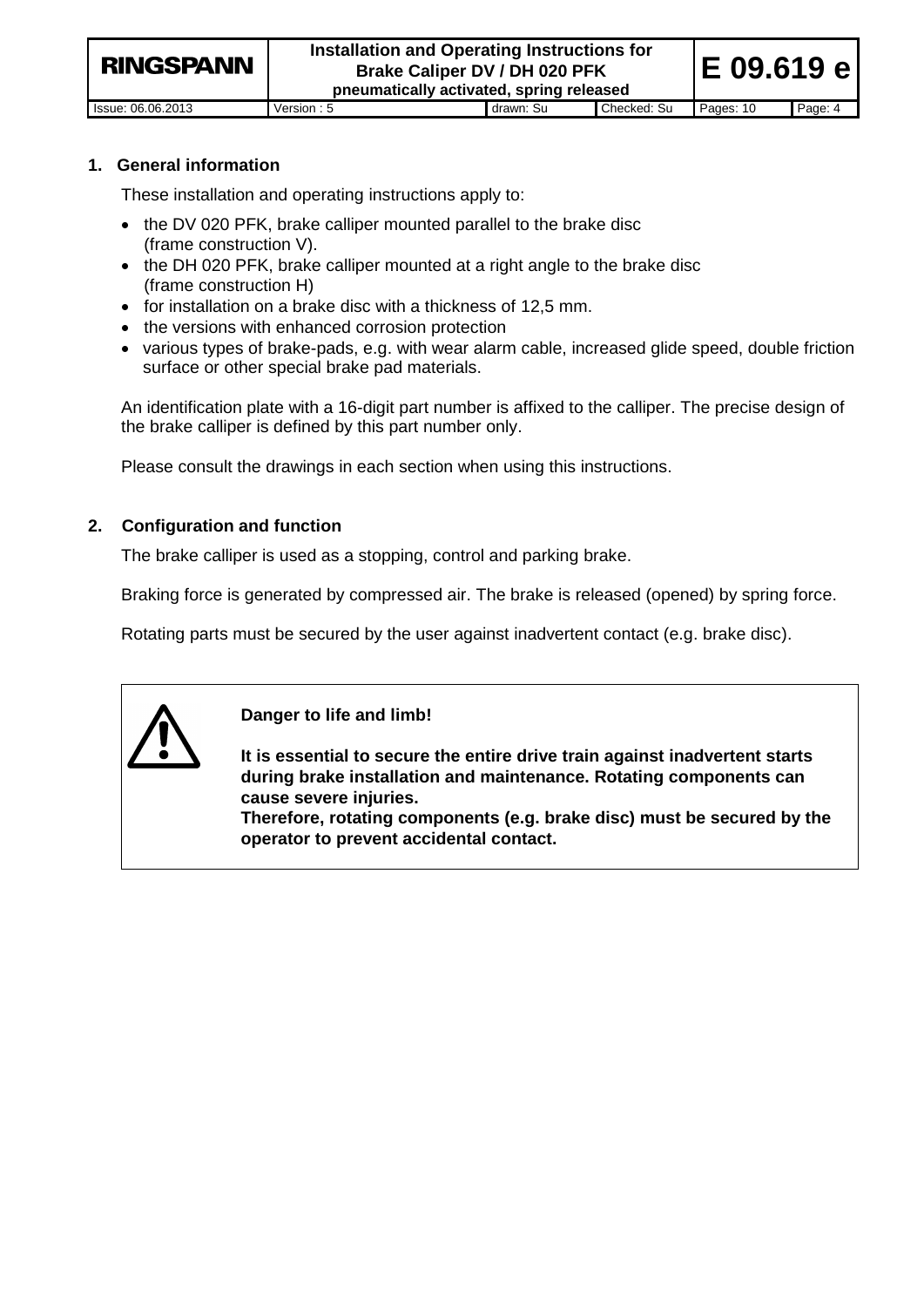**Installation and Operating Instructions for E 09.619 e RINGSPANN Brake Caliper DV / DH 020 PFK pneumatically activated, spring released** Issue: 06.06.2013 Version : 5 drawn: Su Checked: Su Pages: 10 Page: 5

# **3. Drawing and parts list**



## Parts list:

| Part           | Nomenclature                                | Quantity       | Part number          |
|----------------|---------------------------------------------|----------------|----------------------|
|                | Frame to DV 020 PFK                         |                | 2474-152001-000000   |
| 1              | Frame to DH 020 PFK                         |                | 2474-108004-000000   |
|                | Frame to DV 20 for symmetric air gap        |                | 2474-152003-000000   |
| $\mathfrak{p}$ | Brake chamber, Standard version             |                | 3514-032102-000000   |
|                | Standard brake pad                          | 2              | 2472-005013-A00112*  |
|                | Brake pad from BK 5300 (v=50m/s)            | $\overline{2}$ | 2472-005013-A00103*  |
| 3              | Brake pad from BK 6905                      | $\overline{2}$ | 2472-005013-A00117*  |
|                | Brake pad from PTFE (Telfon)                |                | 2472-005013-A00105*  |
|                | Brake pad from BK 8006 with alarm cable     |                | 2472-005013-A00113** |
|                | Brake pad from BK 4773                      | 2              | 2472-005013-A00102*  |
| 4              | Lever                                       |                | 2475-190001-000000   |
|                | Lever for brake chamber                     |                | 2475-190002-000000   |
| 5              | Lever with thread for encoder mounting      |                | 2475-190008-000000   |
| 6              | Retracting spring to DV 20                  | 1              | 2449-110001-000000   |
| 7              | Grooved pin, special                        | 4              | 1151-.000011-000000  |
| 8              | Hexagon head screw M5x16<br>DIN EN ISO 4017 | $\mathcal{P}$  | 5019-005006-000000   |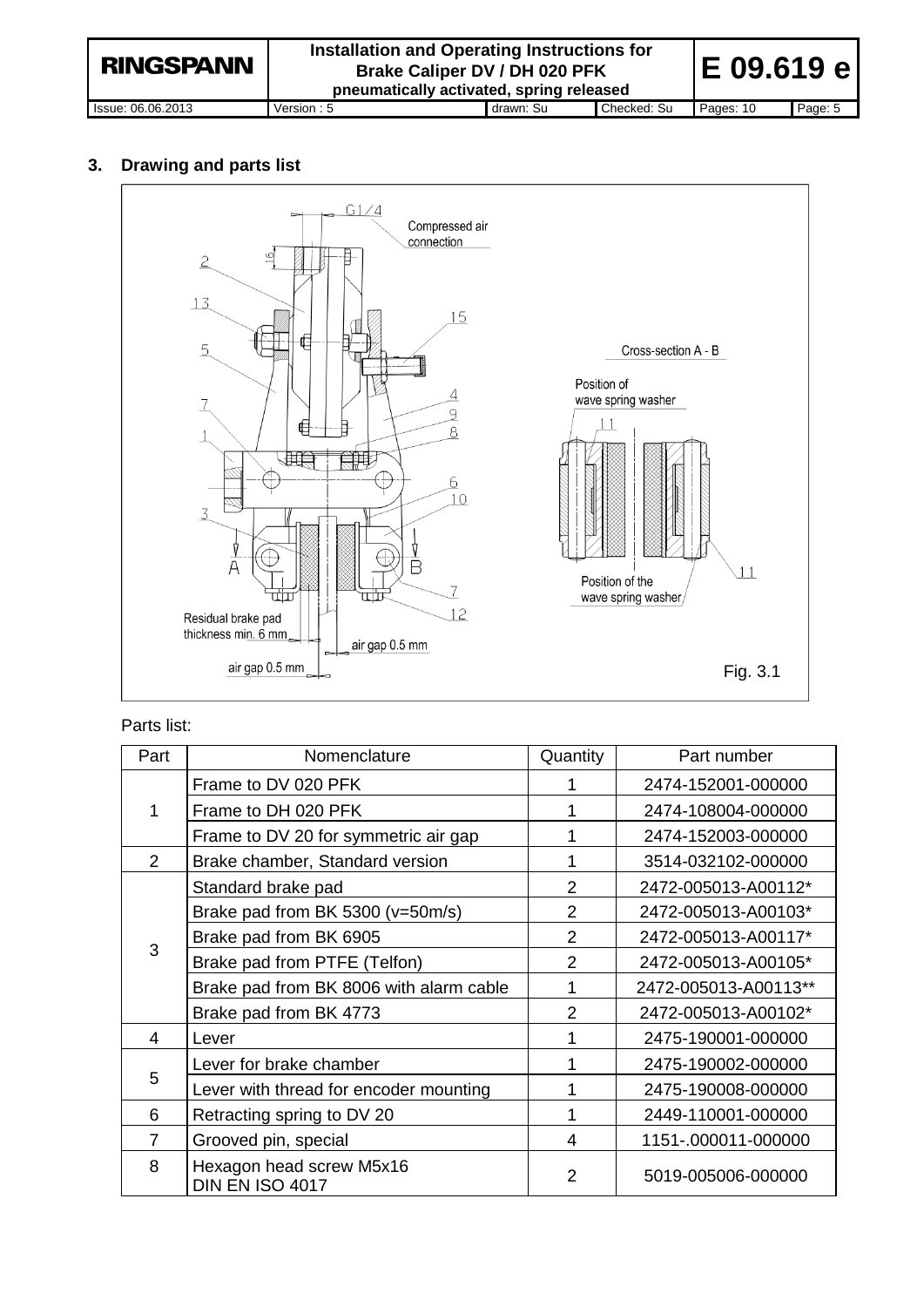| <b>RINGSPANN</b>  | Installation and Operating Instructions for<br>Brake Caliper DV / DH 020 PFK<br>pneumatically activated, spring released | E 09.619 el |             |           |         |
|-------------------|--------------------------------------------------------------------------------------------------------------------------|-------------|-------------|-----------|---------|
| Issue: 06.06.2013 | Version: 5                                                                                                               | drawn: Su   | Checked: Su | Pages: 10 | Page: 6 |

| Part            | Nomenclature                                                                   | Quantity | Part number        |
|-----------------|--------------------------------------------------------------------------------|----------|--------------------|
| 9               | Hexagon nut M6 DIN EN ISO 4032                                                 | 2        | 5101-005301-000000 |
| 10              | Swivel part                                                                    | 2        | 2476-081001-000000 |
| 11              | Wave spring washer                                                             | 2        | 5124-021001-000000 |
| 12 <sup>2</sup> | Hexagon head screw M8x12<br><b>DIN EN ISO 4017</b>                             | 4        | 5019-008003-000000 |
| 13              | Hexagon nut self-locking                                                       |          | 5113-012001-000000 |
| 15              | Proximity switch for universal plug<br>(Only possible with frame 4457.103.178) |          | 3504-000070-000000 |

\*) Part number for 1 pad \* \*) Part number for 1 set (2 pieces) brake pads

# **4. Condition on delivery**

The brake caliper is delivered with a clamping gap of approx. 13.5 mm between brake pads (brake disc thickness of 12.5 and a gap of 0.5 mm between the disc and each brake pad).

# **5. Installing the RINGSPANN brake calliper**

Before installing the brake, the brake disc must be cleaned with alcohol, e.g. ethyl or isopropyl alcohol, or a water-based surfactant solution (soapy water, etc.) and then rubbed dry with a clean cloth.

When cleaning the brake disc with a thinner, acetone or a brake cleaning agent, it is important to ensure that neither these cleaners nor any cleaner residues come in contact with the brake pads. This is especially important in the case of brakes used only as parking brakes, as no dynamic braking operations take place during which thinner residues would be rubbed off the brake disc.



# **Caution!**

Oil and rust-proofing-agent residues reduced friction coefficient and thus diminish transmissible braking torque substantially!

# 5.1 Installation

The brake caliper should be mounted to stabile, vibration-free machine components in order to ensure noise-free, non-screech.

During installation, it is essential to ensure that brake pads are centred and in full contact with the brake disc (the midlines of the brake arm must point to the midpoint of the brake disc). Maximum permissible lateral brake disc wobble is 0.2 mm. Greater wobble may cause rattling and shaking of the brake unit.



# **Caution!**

When mounting the brake caliper the brake chamber can not be filled with compressed air.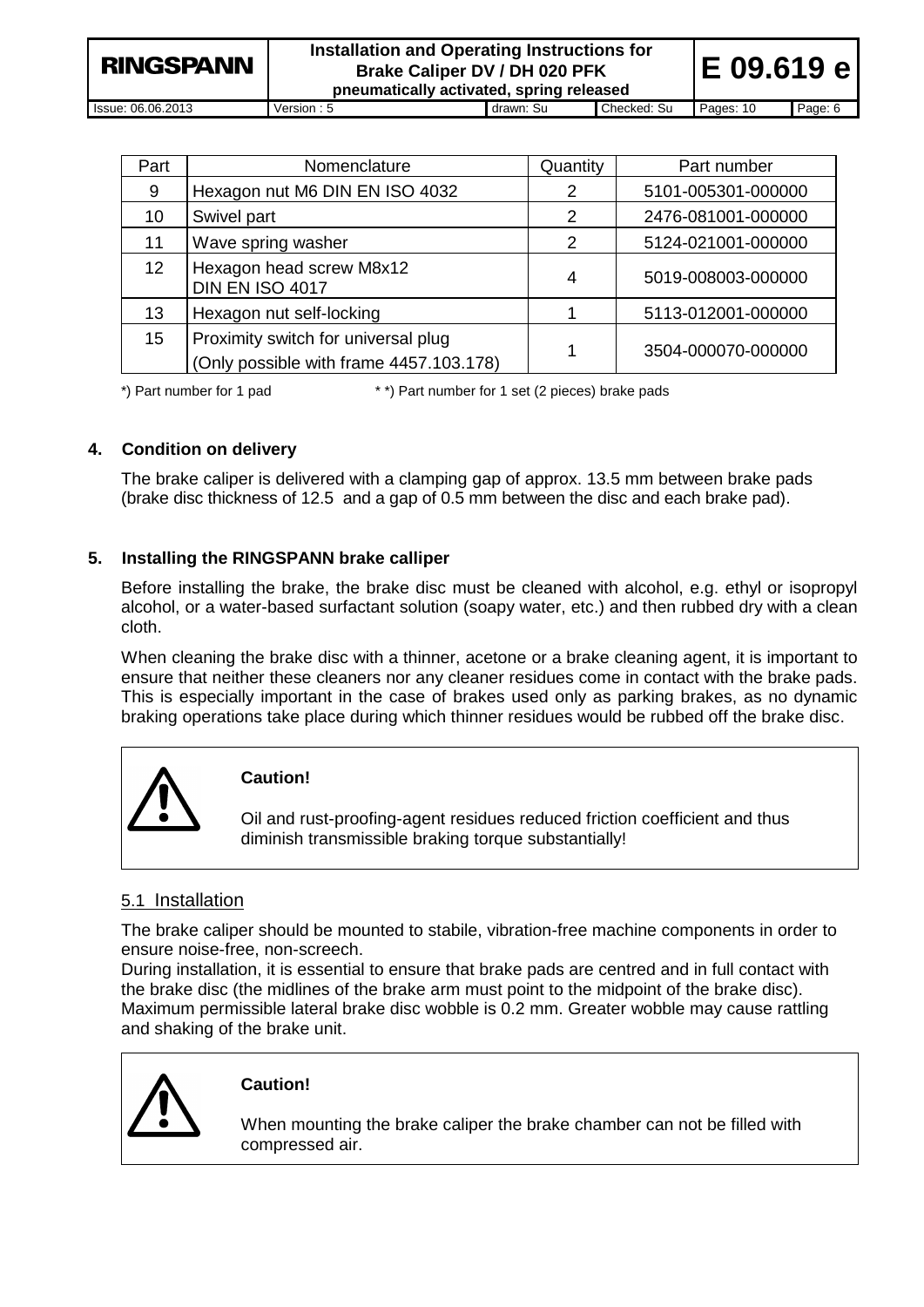| <b>RINGSPANN</b>  | Installation and Operating Instructions for<br>Brake Caliper DV / DH 020 PFK<br>pneumatically activated, spring released | E 09.619 e |             |           |         |
|-------------------|--------------------------------------------------------------------------------------------------------------------------|------------|-------------|-----------|---------|
| lssue: 06.06.2013 | Version: 5                                                                                                               | drawn: Su  | Checked: Su | Pages: 10 | Page: 7 |

The brake caliper is mounted to the machine component with using 2 M12 bolts (with frame construction V) or 1 M 20 bolts (with frame construction H) the strength class 8.8.



# **Caution!**

During installation, ensure that the brake pads are centred and in full contact with the surface of the brake disc .

The gap between the brake pads and the brake disc should always be approx. 0,5 mm on each side. Please observe maximum the wear limit .

# 5.2 Compressed air connection

A flexible hose connection is required. Please use hoses with a diameter of 6 mm. Hose pressure must be at least 7 bar (preferably 12 bar) with a temperature range of approx. - 20°C to + 80°C. Air hoses are connected to the brake chamber with a G 1/4 " fitting (Whitworth-Rohrgewinde DIN ISO 228-1).

The caliper must first be mounted onto the brake disc before air pressure is introduced.

Compressed air must be filtered to remove all dirt, pipe chips, rust and condensation. Purified air must then be enriched with a fine oil mist injected by a standard, commercially available airpreparation unit. The quantity of oil added depends on the nominal air flow rate in l/min and is specified by the manufacturer of the air-preparation unit.

The following types of oil are recommended for air-preparation units:

| Suitable types of oil | Viscosity at $20^{\circ}$ C (mm <sup>2</sup> /s) |
|-----------------------|--------------------------------------------------|
| Avia Avilub RSL 3     | 34                                               |
| BP Energol HLP 40     | 27                                               |
| ESSO Spinesso 34      | 23                                               |
| Shell Tellus Öl C 10  | 22                                               |
| Mobil VAC HLP 9       | 25,2                                             |
|                       |                                                  |

Maximum air consumption per braking operations is approx. 120 cm<sup>3</sup>.

# 5.3 Running-in procedure

Optimum braking effect is achieved only when both brake pads (3) are in full contact with the brake disc and the brake pads have attained a temperature of approx. 200°C. A repeated, short braking with low compressed air (1-2 bar) at a rotating disc is therefore necessary.



# **Caution!**

If the brakes are used as parking brakes, the braking torques specified are not met. Reductions up to 50% of the braking torques are possible.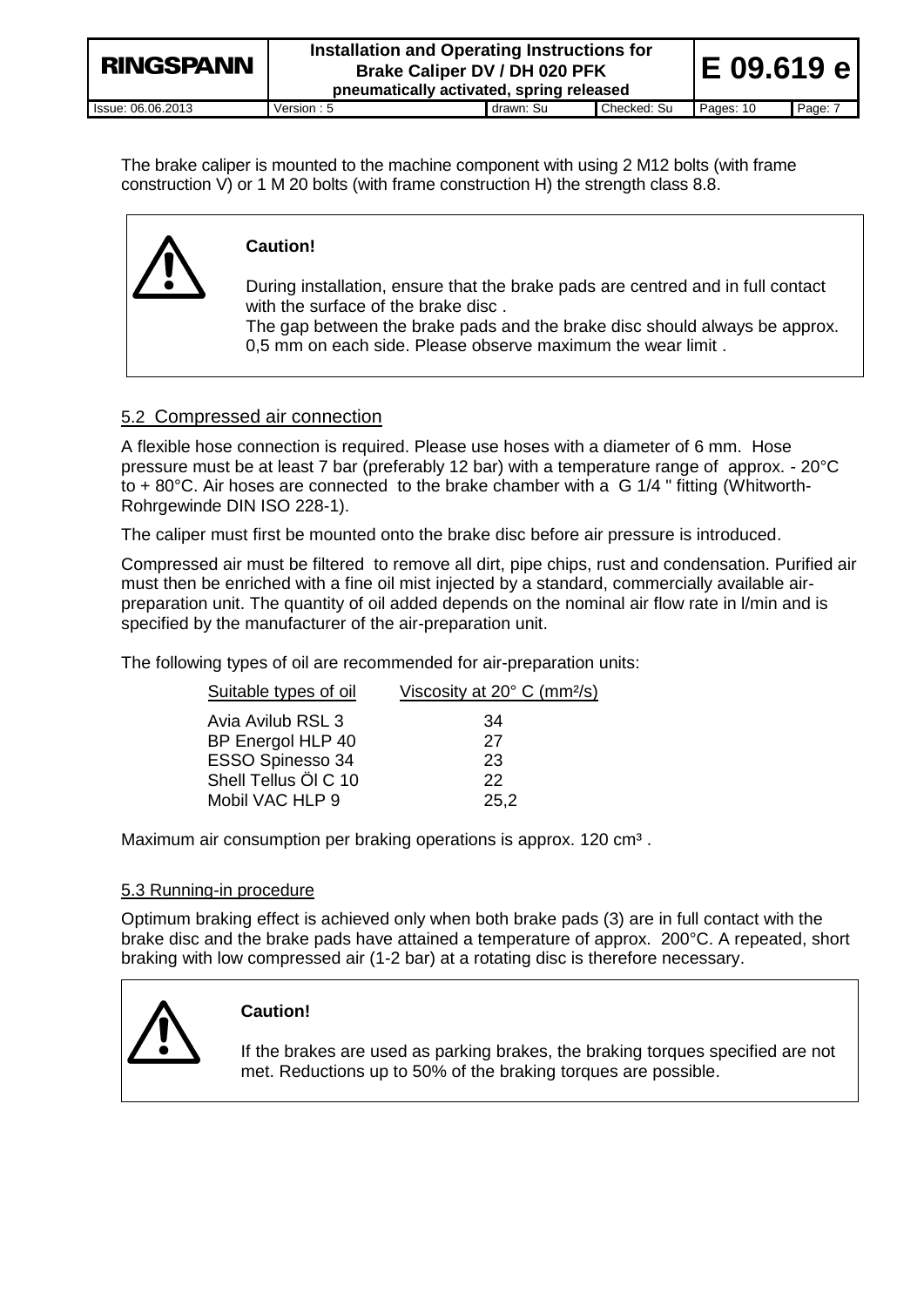| Version : $5$ | drawn: Su | Checked: Su | Pages: 10                                                                                                                | Page: 8    |
|---------------|-----------|-------------|--------------------------------------------------------------------------------------------------------------------------|------------|
|               |           |             | Installation and Operating Instructions for<br>Brake Caliper DV / DH 020 PFK<br>pneumatically activated, spring released | E 09.619 e |



# **Caution!**

Check to ensure that the brake disc rotates freely.



# **Caution!**

If the brake pads cannot be run in, the torques listed in our Publication 46 cannot be achieved. Reductions of up to 50% are possible.



# **Caution!**

It is important to ensure that the brake pads do not rub against the brake disc when the brake is released.

# **6. Maintenance**

Maintenance should be performed on the brake caliper at intervals of 4 to 12 weeks, depending upon the frequency and duration of operation.

#### 6.1 General maintenance

- Check both brake levers for easily of movement.
- Clean all bearings and glide points
- Lubricate all bearing and glide points.

Check for fixed bolt / screw connections:

- Brake caliper to machine component
- Brake chamber to caliper-lever arm
- brake pad on the swivel part
- Brake chamber-flange connection

## Check the following for proper seal / leaks:

• Hose connection and connection to the brake chamber Leaks can be detected quickly and easily using commonly used leak searcher.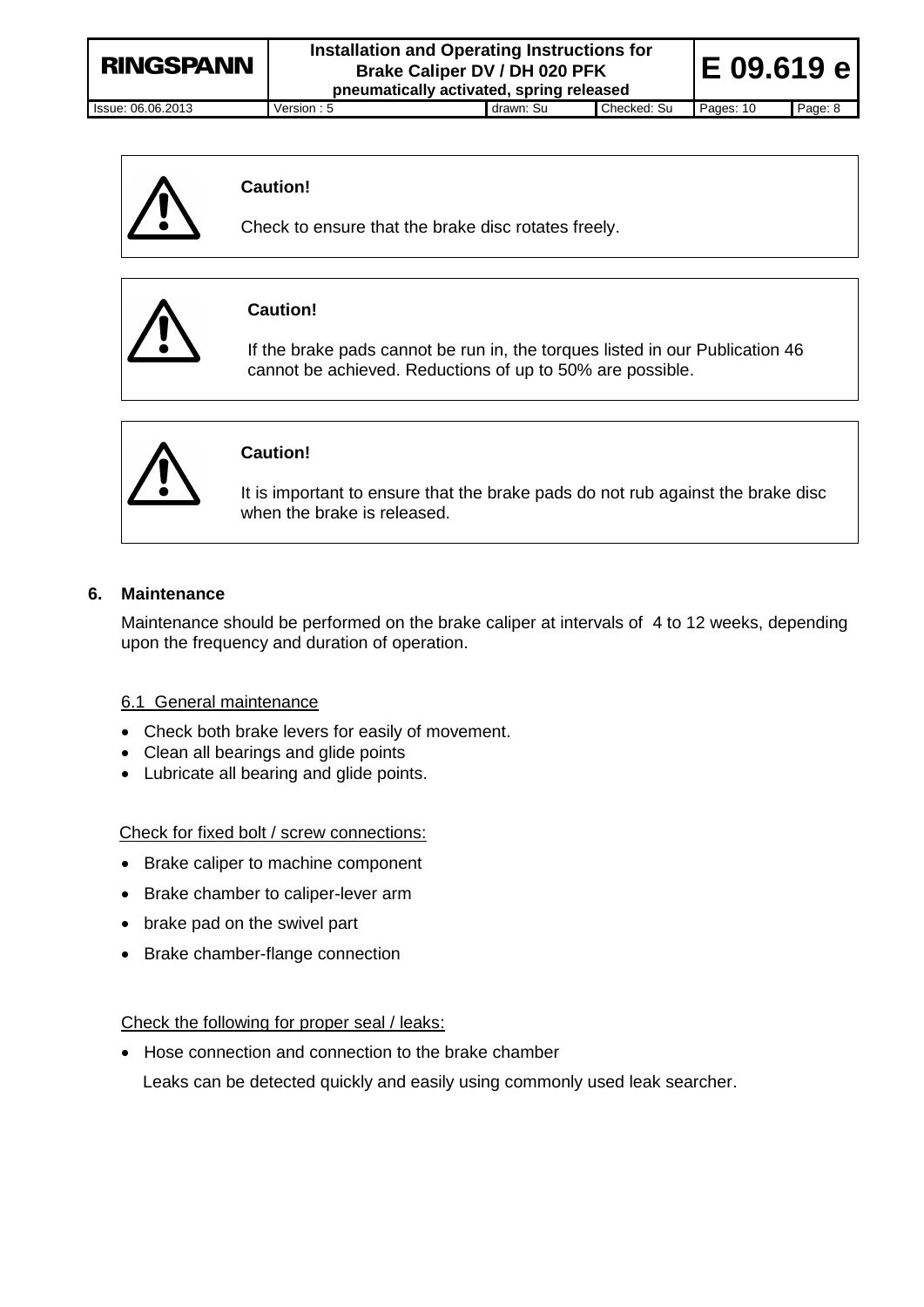| <b>RINGSPANN</b>  | Installation and Operating Instructions for<br>Brake Caliper DV / DH 020 PFK<br>pneumatically activated, spring released | E 09.619 e |             |           |         |
|-------------------|--------------------------------------------------------------------------------------------------------------------------|------------|-------------|-----------|---------|
| lssue: 06.06.2013 | Version: 5                                                                                                               | drawn: Su  | Checked: Su | Pages: 10 | Page: 9 |

#### 6.2 Permissible brake pad wear and brake pads exchange

Brake pad material must have a thickness of at least 6 mm (from the top surface of the brake pad to the top surface of the steel mounting plate (see Fig. 3.1 in Section 3). Brake pads or brake linings (Pos.3) must always be replaced in pairs. For unscrewing and screwing on fixed spanners or ring spanners with SW 13 are needed.



**Caution!**

Secure the brake for disassembly.



# **Caution!**

Brake pads are basically always replace in pairs.



# **Caution!**

Ensure that the brake caliper is not under air pressure before replacing the brake pads .

# **7. Disassembly, replacement of worn parts in the brake chamber**

The brake chamber is defective if the push rod Pos. 12 Fig. 7.1 does not move when compressed air is applied and released or when air escapes from the brake chamber. The brake chamber should be overhauled by the manufacturer. If this is not possible the procedure described in Section 7.2 should be followed



# **Danger to life and limb!**

**When disassembling the brake it is essential to ensure that the entire drive train is secured against inadvertent activation. Rotating components can cause severe injuries. Therefore, rotating components (e.g. brake discs) must be secured against accidental contact. To prevent injuries to personnel, secure the brake with the aid of an assembly locking device.**